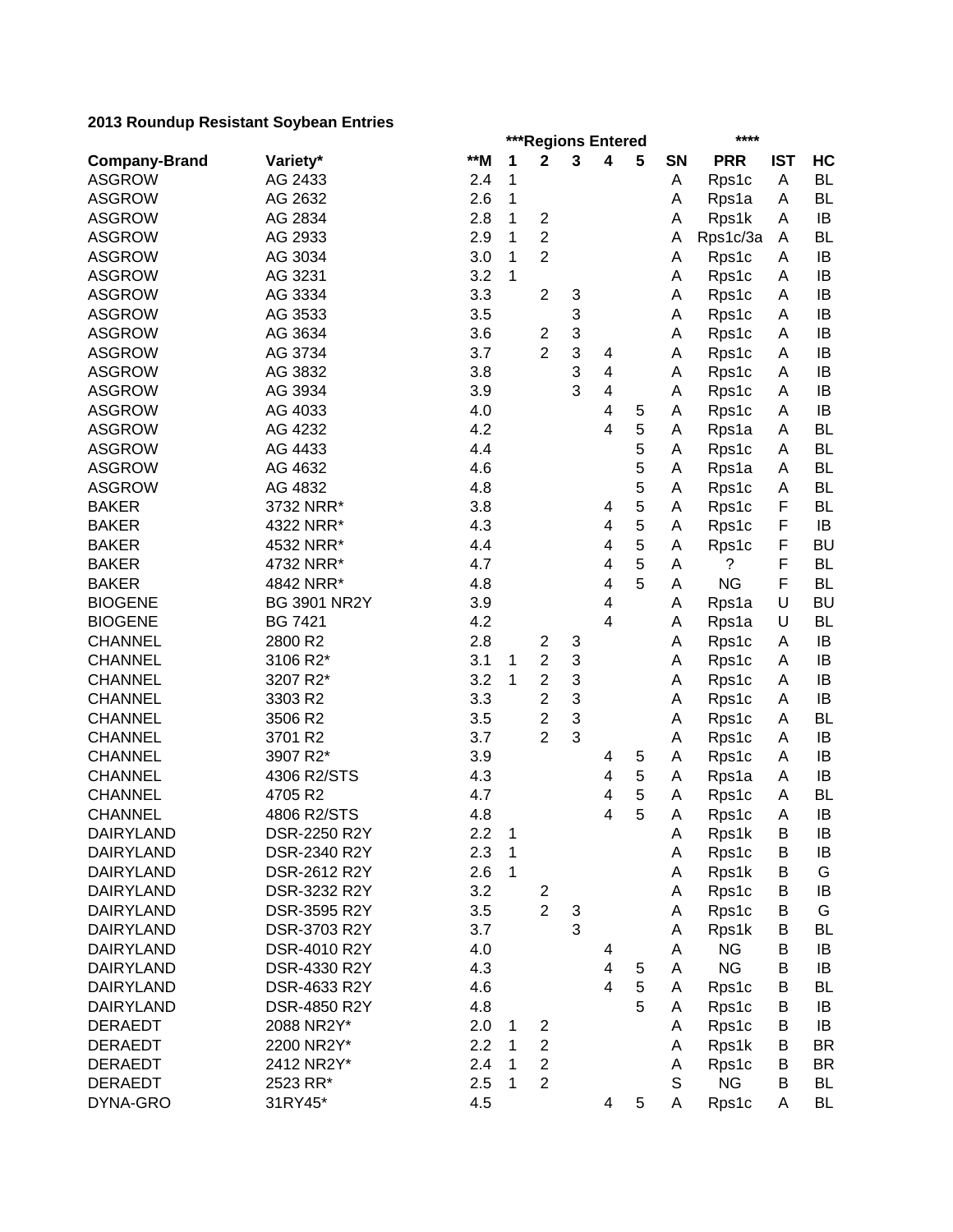|                      |                 |       | ***Regions Entered |                |   |                          |   |           |            |            |           |
|----------------------|-----------------|-------|--------------------|----------------|---|--------------------------|---|-----------|------------|------------|-----------|
| <b>Company-Brand</b> | Variety*        | $**M$ | 1                  | $\mathbf 2$    | 3 | 4                        | 5 | <b>SN</b> | <b>PRR</b> | <b>IST</b> | HC        |
| DYNA-GRO             | 32RY39*         | 3.9   |                    |                | 3 |                          |   | Α         | Rps1c      | A          | IB        |
| DYNA-GRO             | 36RY38*         | 3.8   |                    |                | 3 | 4                        |   | Α         | Rps1c      | A          | IB        |
| DYNA-GRO             | 38RY45*         | 4.5   |                    |                |   | 4                        | 5 | A         | Rps1c      | A          | IB        |
| DYNA-GRO             | 39RV34          | 3.4   |                    | $\overline{2}$ | 3 |                          |   | Α         | Rps1c      | A          | IB        |
| DYNA-GRO             | 39RY43          | 4.3   |                    |                |   | $\overline{\mathbf{4}}$  | 5 | A         | Rps1c      | A          | IB        |
| DYNA-GRO             | S 29RY74        | 2.9   |                    | $\overline{c}$ |   |                          |   | Α         | Rps1k      | A          | IB        |
| DYNA-GRO             | S 31RY93        | 3.1   |                    | $\overline{c}$ |   |                          |   | Α         | Rps1c      | A          | IB        |
| DYNA-GRO             | S 35RY83*       | 3.5   |                    | $\overline{2}$ | 3 |                          |   | Α         | Rps1c      | Α          | IB        |
| DYNA-GRO             | S 36RY24        | 3.6   |                    |                | 3 |                          |   | Α         | Rps1c      | A          | IB        |
| DYNA-GRO             | S 37RS14        | 3.7   |                    |                |   | 4                        |   | Α         | Rps1c      | A          | <b>BL</b> |
| DYNA-GRO             | S 38RY84        | 3.8   |                    |                |   | 4                        | 5 | A         | <b>NG</b>  | A          | <b>BL</b> |
| DYNA-GRO             | S 39RY33*       | 3.9   |                    |                |   | $\overline{\mathbf{4}}$  | 5 | A         | Rps1c      | A          | IB        |
| DYNA-GRO             | S 42RS03        | 4.2   |                    |                |   | $\overline{\mathbf{4}}$  |   | Α         | Rps1a      | A          | IB        |
| DYNA-GRO             | S 44RS93        | 4.4   |                    |                |   | $\overline{\mathbf{4}}$  |   | A         | Rps1c      | A          | <b>BU</b> |
| DYNA-GRO             | S 47RY13*       | 4.7   |                    |                |   |                          | 5 | A         | <b>NG</b>  | A          | <b>BL</b> |
| DYNA-GRO             | S 48RS53*       | 4.8   |                    |                |   |                          | 5 | А         | Rps1c      | A          | IB        |
| <b>FS HISOY</b>      | <b>HS 24A01</b> | 2.4   | 1                  |                |   |                          |   | S         | Rps1c      | Β          | <b>BU</b> |
| <b>FS HISOY</b>      | <b>HS 24A32</b> | 2.4   | 1                  |                |   |                          |   | Α         | Rps1c      | B          | <b>BR</b> |
| <b>FS HISOY</b>      | HS 25A22*       | 2.5   | 1                  | $\mathbf 2$    |   |                          |   |           |            | B          | <b>BU</b> |
|                      | <b>HS 26A32</b> |       |                    | $\overline{c}$ |   |                          |   | Α         | Rps1c      |            | <b>BR</b> |
| <b>FS HISOY</b>      |                 | 2.6   | 1                  |                |   |                          |   | Α         | Rps1c      | B          |           |
| <b>FS HISOY</b>      | HS 28A02*       | 2.8   | 1                  | $\overline{2}$ |   |                          |   | Α         | Rps1c      | B          | <b>BR</b> |
| <b>FS HISOY</b>      | <b>HS 28A32</b> | 2.8   | 1                  | $\overline{c}$ |   |                          |   | Α         | Rps1k      | B          | <b>BR</b> |
| <b>FS HISOY</b>      | HS 29A22*       | 2.9   | 1                  | $\overline{c}$ |   |                          |   | Α         | Rps1k      | B          | <b>BR</b> |
| <b>FS HISOY</b>      | <b>HS 29A38</b> | 2.9   | 1                  | $\overline{2}$ |   |                          |   | AB        | Rps1c      | B          | <b>BR</b> |
| <b>FS HISOY</b>      | HS 30A22*       | 3.0   | 1                  | $\overline{c}$ |   |                          |   | Α         | Rps1c      | B          | <b>BR</b> |
| <b>FS HISOY</b>      | <b>HS 31A32</b> | 3.1   | 1                  | $\overline{c}$ | 3 |                          |   | A         | Rps1c      | B          | <b>BR</b> |
| <b>FS HISOY</b>      | <b>HS 33A02</b> | 3.3   |                    | $\overline{2}$ | 3 |                          |   | Α         | Rps1c      | B          | <b>BR</b> |
| <b>FS HISOY</b>      | <b>HS 33A32</b> | 3.3   |                    | $\overline{2}$ | 3 |                          |   | A         | Rps1k      | B          | IB        |
| <b>FS HISOY</b>      | HS 34A22*       | 3.4   |                    | $\overline{c}$ | 3 |                          |   | Α         | Rps1c      | B          | IB        |
| <b>FS HISOY</b>      | <b>HS 35A32</b> | 3.5   |                    | $\overline{2}$ | 3 | 4                        |   | Α         | Rps1c      | B          | IB        |
| <b>FS HISOY</b>      | <b>HS 37A22</b> | 3.7   |                    |                | 3 | 4                        |   | A         | Rps1k      | B          | <b>BU</b> |
| <b>FS HISOY</b>      | <b>HS 38A22</b> | 3.8   |                    |                | 3 | 4                        |   | A         | <b>NG</b>  | B          | <b>BL</b> |
| <b>FS HISOY</b>      | <b>HS 38A32</b> | 3.8   |                    |                | 3 | 4                        |   | A         | Rps1c      | B          | IB        |
| <b>FS HISOY</b>      | HS 39A22*       | 3.9   |                    |                | 3 | $\overline{\mathbf{4}}$  |   | A         | <b>NG</b>  | B          | IB        |
| FS HISOY             | <b>HS 40A32</b> | 4.0   |                    |                |   | 4                        | 5 | A         | Rps1c      | B          | BL        |
| <b>FS HISOY</b>      | HS 42A12*       | 4.2   |                    |                |   | 4                        | 5 | A         | Rps1c      | B          | IB        |
| <b>FS HISOY</b>      | <b>HS 43A32</b> | 4.3   |                    |                |   |                          | 5 | Α         | <b>NG</b>  | B          | <b>BL</b> |
| <b>FS HISOY</b>      | <b>HS 44A22</b> | 4.4   |                    |                |   |                          | 5 | Α         | Rps1c      | B          | <b>BU</b> |
| FS HISOY             | HS 45A12*       | 4.5   |                    |                |   |                          | 5 | A         | Rps1c      | B          | BL        |
| <b>FS HISOY</b>      | <b>HS 47A32</b> | 4.7   |                    |                |   |                          | 5 | A         | Rps1c      | B          | IB        |
| <b>FS HISOY</b>      | HS 48A22*       | 4.8   |                    |                |   |                          | 5 | A         | <b>NG</b>  | B          | <b>BL</b> |
| <b>GREAT HEART</b>   | GT-362 CR2*     | 3.6   |                    | 2              | 3 | 4                        |   | Α         | Rps1c      | F          | IB        |
| <b>GREAT HEART</b>   | GT-385 CR2*     | 3.8   |                    | $\overline{2}$ | 3 | $\overline{\mathbf{4}}$  |   | A         | <b>NG</b>  | U          | <b>BL</b> |
| <b>GREAT HEART</b>   | GT-390 CR2*     | 3.9   |                    | $\overline{2}$ | 3 | 4                        |   | A         | <b>NG</b>  | F          | IB        |
| <b>GREAT HEART</b>   | GT-427 CR2*     | 4.2   |                    |                | 3 | $\overline{\mathbf{4}}$  | 5 | A         | Rps1c      | F          | IB        |
| <b>GREAT HEART</b>   | GT-431 CR2*     | 4.3   |                    |                | 3 | $\overline{\mathcal{A}}$ | 5 | A         | <b>NG</b>  | U          | <b>BL</b> |
| <b>GREAT HEART</b>   | GT-447 CR2*     | 4.4   |                    |                |   | $\overline{\mathbf{4}}$  | 5 | A         | Rps1c      | F          | <b>BL</b> |
| <b>GREAT LAKES</b>   | GL 2319 R2*     | 2.3   | 1                  |                |   |                          |   | A         | Rps1k      | B          | <b>BL</b> |
| <b>GREAT LAKES</b>   | GL 2569 R2*     | 2.5   | 1                  |                |   |                          |   | A         | Rps1c      | B          | <b>BL</b> |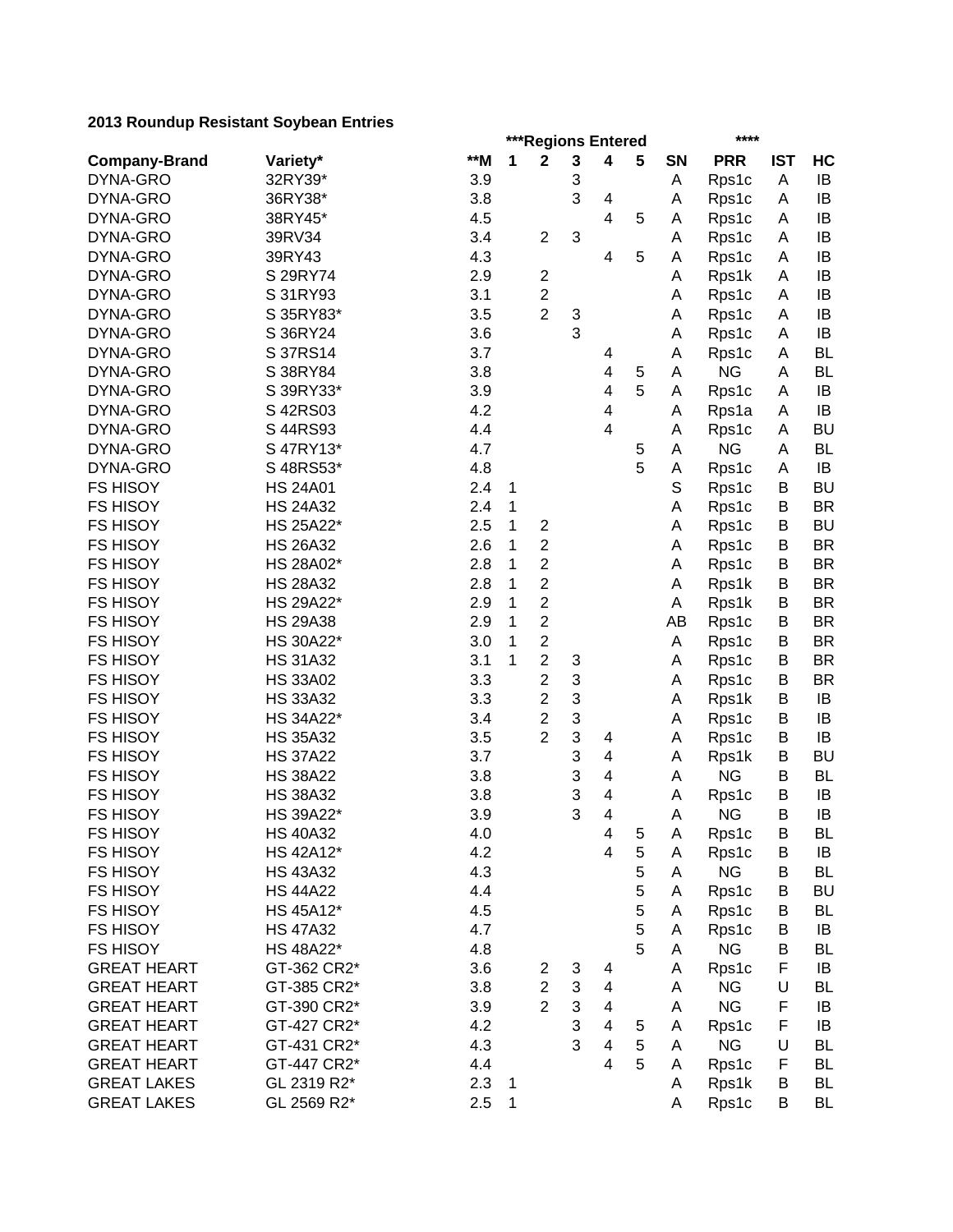|                          |                   |       | ***Regions Entered<br>**** |                |                           |                         |   |        |             |            |           |
|--------------------------|-------------------|-------|----------------------------|----------------|---------------------------|-------------------------|---|--------|-------------|------------|-----------|
| <b>Company-Brand</b>     | Variety*          | $*$ M | 1                          | $\mathbf 2$    | $\mathbf 3$               | 4                       | 5 | SN     | <b>PRR</b>  | <b>IST</b> | HC        |
| <b>GREAT LAKES</b>       | GL 2829 R2*       | 2.8   | 1                          | $\overline{c}$ |                           |                         |   | Α      | Rps1c       | B          | IB        |
| <b>GREAT LAKES</b>       | GL 2949 R2*       | 2.9   | 1                          | $\overline{c}$ | 3                         |                         |   | Α      | Rps1c       | B          | IB        |
| <b>GREAT LAKES</b>       | GL 3229 R2*       | 3.2   |                            | $\overline{2}$ | 3                         |                         |   | A      | Rps1c       | B          | IB        |
| <b>GREAT LAKES</b>       | GL 3429 R2*       | 3.4   |                            | $\overline{2}$ | $\sqrt{3}$                |                         |   | Α      | Rps1c       | B          | IB        |
| <b>GREAT LAKES</b>       | GL 3609 R2*       | 3.6   |                            | $\overline{2}$ | 3                         | 4                       |   | Α      | Rps1c       | B          | <b>BL</b> |
| <b>GREAT LAKES</b>       | GL 3729 R2*       | 3.7   |                            |                | 3                         | 4                       |   | A      | Rps1k       | B          | IB        |
| <b>GREAT LAKES</b>       | GL 3879 R2*       | 3.8   |                            |                | 3                         | 4                       |   | A      | Rps1c       | B          | IB        |
| <b>GREAT LAKES</b>       | GL 4039 R2*       | 4.0   |                            |                | 3                         | 4                       |   | Α      | Rps1c       | B          | BL        |
| <b>GREAT LAKES</b>       | GL 4209 R2*       | 4.2   |                            |                | 3                         | 4                       |   | A      | Rps1a       | B          | IB        |
| <b>GREEN VALLEY SEED</b> | <b>GV 344</b>     | 3.4   |                            |                | 3                         |                         |   | A      | Rps1c       | A          | IB        |
| <b>GREEN VALLEY SEED</b> | GV 363*           | 3.6   |                            |                | 3                         |                         |   | Α      | Rps1c       | A          | IB        |
| <b>GREEN VALLEY SEED</b> | <b>GV 374</b>     | 3.7   |                            |                | 3                         |                         |   | A      | Rps1c       | A          | IB        |
| <b>GREEN VALLEY SEED</b> | GV 383*           | 3.8   |                            |                | 3                         |                         |   | Α      | Rps1c       | A          | IB        |
| <b>GREEN VALLEY SEED</b> | GV 393*           | 3.9   |                            |                | 3                         |                         |   | A      | Rps1a       | A          | <b>BR</b> |
| <b>GREEN VALLEY SEED</b> | GV 394            | 3.9   |                            |                | 3                         |                         |   | A      | Rps1c       | A          | IB        |
| <b>GREEN VALLEY SEED</b> | GV 413*           | 4.1   |                            |                | 3                         |                         |   | Α      | Rps1a       | Α          | <b>BL</b> |
| <b>HOFFMAN</b>           | H 39-14 CR2       | 3.9   |                            |                |                           | 4                       | 5 | A      | <b>NG</b>   | B          | <b>BL</b> |
| <b>HOFFMAN</b>           | H 43-14 CR2       | 4.3   |                            |                |                           | 4                       | 5 | A      | <b>NG</b>   | B          | <b>BL</b> |
| <b>HOFFMAN</b>           | H 45-12 CR2       | 4.5   |                            |                |                           | $\overline{\mathbf{4}}$ | 5 | Α      | Rps1a       | B          | <b>BL</b> |
| <b>HUGHES</b>            | 555               | 2.5   | 1                          |                |                           |                         |   | A      | <b>NG</b>   | B          | <b>BL</b> |
| <b>LEWIS</b>             | 351 R2            | 3.5   |                            |                | 3                         |                         |   | Α      | Rps1c       | A          | IB        |
| <b>LEWIS</b>             | 374 R2*           | 3.7   |                            |                | $\ensuremath{\mathsf{3}}$ | 4                       |   | Α      | Rps1c       | A          | IB        |
| <b>LEWIS</b>             | 381 R2*           | 3.8   |                            |                | 3                         | 4                       |   | Α      | Rps1c       | A          | IB        |
| <b>LEWIS</b>             | 392 R2*           | 3.9   |                            |                | 3                         | 4                       |   | A      | Rps1c       | A          | IB        |
| LEWIS                    | 394 R2            | 3.9   |                            |                | 3                         |                         |   | Α      | Rps1c       | Α          | IB        |
| <b>LEWIS</b>             | 412 R2            | 4.1   |                            |                | 3                         |                         |   | A      | Rps1a       | A          | <b>BL</b> |
| <b>LEWIS</b>             | 414 R2*           | 4.1   |                            |                | 3                         | 4                       |   | A      | <b>NG</b>   | Α          | <b>BL</b> |
| <b>LEWIS</b>             | 423 R2*           | 4.2   |                            |                | 3                         | 4                       |   | A      | <b>NG</b>   | A          | IB        |
| <b>LEWIS</b>             | 454 R2*           | 4.5   |                            |                |                           | 4                       |   |        |             |            | <b>BL</b> |
| <b>MARTIN</b>            | M 27 NR2Y*        | 2.7   |                            |                | 3                         |                         |   | A      | Rps1c       | A<br>U     | <b>BL</b> |
| <b>MARTIN</b>            | M 28 NR2Y*        | 2.8   |                            |                |                           |                         |   | A<br>A | Rps1c<br>?  | U          | IB        |
|                          | M 29 N-A          |       |                            |                | 3                         |                         |   |        |             | U          | IB        |
| <b>MARTIN</b>            |                   | 2.9   |                            |                | 3                         |                         |   | AB     | Rps1c       |            |           |
| <b>MARTIN</b>            | M 31-A<br>M 35-A  | 3.1   |                            |                | 3                         |                         |   | A      | Rps1c       | U          | IB        |
| <b>MARTIN</b>            |                   | 3.6   |                            |                | 3                         |                         |   | Α      | Rps1c       | $\cup$     | <b>BL</b> |
| <b>MARTIN</b>            | M 36 NR2Y*        | 3.6   |                            |                | 3                         |                         |   | A      | Rps1k       | U          | BL        |
| <b>MARTIN</b>            | M 36-A            | 3.6   |                            |                | 3                         |                         |   | A      | Rps1a       | B          | IB        |
| <b>MARTIN</b>            | <b>M 38 NRR</b>   | 3.8   |                            |                | 3                         |                         |   | Α      | Rps1k       | U          | <b>BL</b> |
| <b>MARTIN</b>            | M 435 NRR*        | 3.5   |                            |                | 3                         |                         |   | Α      | Rps1k       | U          | IB        |
| <b>MERSCHMAN</b>         | APACHE 1424RR2    | 2.4   | 1                          | 2              |                           |                         |   | A      | Rps1c       | A          | <b>BR</b> |
| <b>MERSCHMAN</b>         | ARTHUR 1431RR2    | 3.1   |                            | $\overline{2}$ | 3                         |                         |   | Α      | Rps1c       | A          | IB        |
| <b>MERSCHMAN</b>         | ATLANTA 1443RR2   | 4.3   |                            |                |                           | 4                       | 5 | A      | <b>NG</b>   | A          | <b>BL</b> |
| <b>MERSCHMAN</b>         | CHEROKEE 1429RR2  | 2.9   | 1                          | $\overline{c}$ |                           |                         |   | Α      | Rps1k       | A          | BL        |
| <b>MERSCHMAN</b>         | COOLIDGE 1234RR2Y | 3.4   |                            | $\overline{2}$ | 3                         |                         |   | A      | Rps1c       | A          | IB        |
| <b>MERSCHMAN</b>         | DENVER 1442RR2    | 4.2   |                            |                |                           | 4                       | 5 | A      | <b>NG</b>   | A          | <b>BL</b> |
| <b>MERSCHMAN</b>         | EXP 28P39RR       | 3.8   |                            |                | 3                         | $\overline{\mathbf{4}}$ |   | ?      | $\tilde{?}$ | U          | <b>BL</b> |
| <b>MERSCHMAN</b>         | GARFIELD 1439RR2  | 3.9   |                            |                | 3                         | $\overline{\mathbf{4}}$ |   | A      | <b>NG</b>   | A          | IB        |
| <b>MERSCHMAN</b>         | HOOVER 1433RR2    | 3.3   |                            | $\overline{2}$ | 3                         |                         |   | A      | Rps1k       | A          | IB        |
| <b>MERSCHMAN</b>         | HOUSTON 1444RR2   | 4.4   |                            |                |                           | 4                       | 5 | A      | Rps1c       | A          | <b>BL</b> |
| <b>MERSCHMAN</b>         | KENNEDY 1436RR2   | 3.6   |                            | $\mathbf{2}$   | 3                         |                         |   | A      | Rps1c       | Α          | IB        |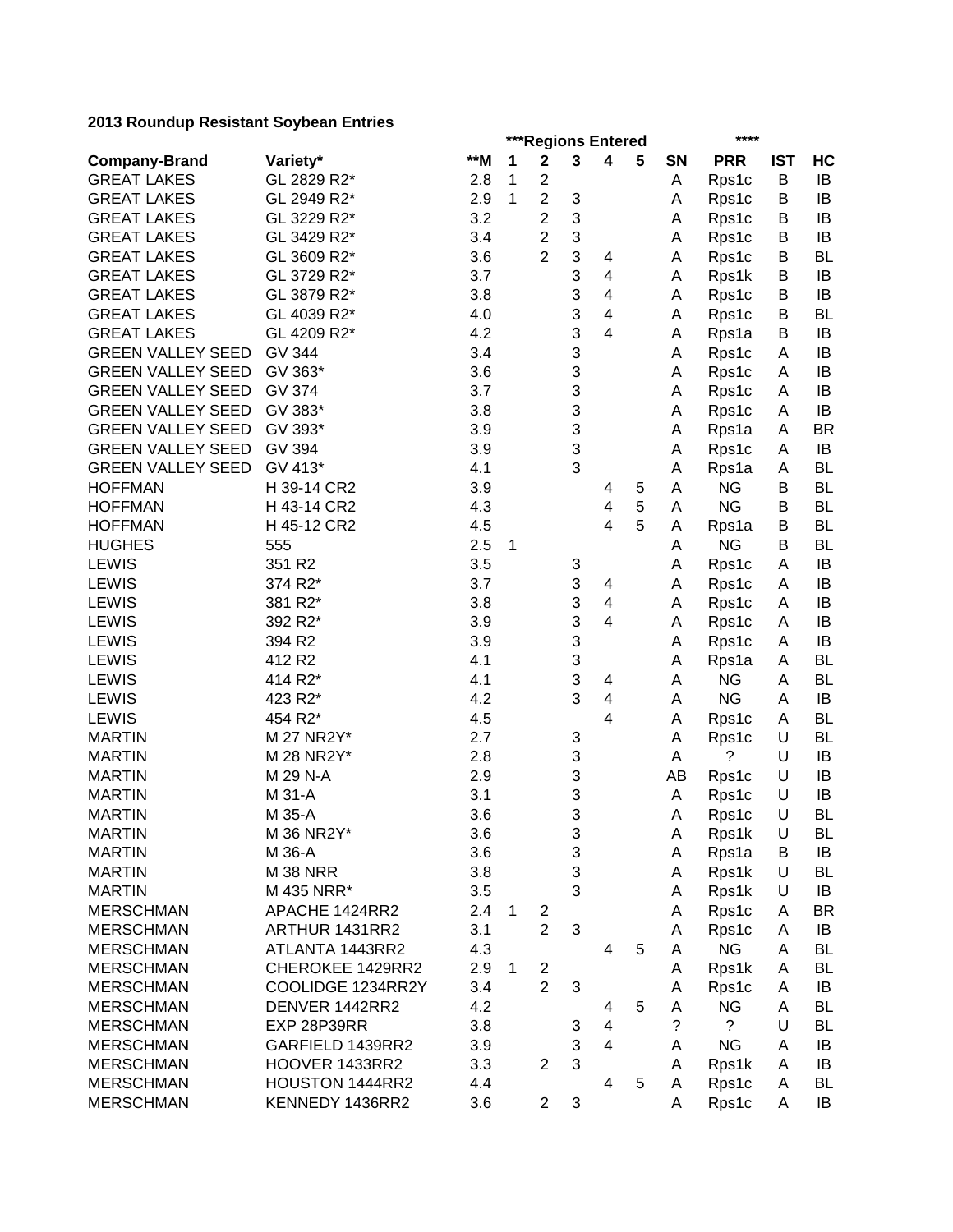|                      |                    |     | ***Regions Entered<br>**** |                         |        |                         |   |        |                |            |           |
|----------------------|--------------------|-----|----------------------------|-------------------------|--------|-------------------------|---|--------|----------------|------------|-----------|
| <b>Company-Brand</b> | Variety*           | **M | 1                          | $\mathbf 2$             | 3      | 4                       | 5 | SN     | <b>PRR</b>     | <b>IST</b> | HC        |
| <b>MERSCHMAN</b>     | MEMPHIS 1243RR2Y   | 4.3 |                            |                         |        | 4                       | 5 | A      | Rps1c          | Α          | IB        |
| <b>MERSCHMAN</b>     | MOHAWK 1427RR2     | 2.7 | $\mathbf{1}$               | $\overline{2}$          |        |                         |   | A      | <b>NG</b>      | A          | <b>BL</b> |
| <b>MERSCHMAN</b>     | MOHEGAN 1422RR2    | 2.2 | 1                          |                         |        |                         |   | Α      | Rps1k          | A          | <b>BL</b> |
| <b>MERSCHMAN</b>     | NASHVILLE 1347RR2Y | 4.7 |                            |                         |        | 4                       | 5 | Α      | Rps1c          | A          | IB        |
| <b>MERSCHMAN</b>     | NAVAHO 1220RR2Y    | 2.0 | 1                          |                         |        |                         |   | Α      | Rps1k          | A          | <b>BL</b> |
| <b>MERSCHMAN</b>     | PHOENIX 1245RR2Y   | 4.5 |                            |                         |        | 4                       | 5 | Α      | Rps1c          | Α          | <b>BL</b> |
| <b>MERSCHMAN</b>     | RICHMOND 1442RR2   | 4.2 |                            |                         |        | $\overline{4}$          | 5 | A      | Rps1a          | A          | <b>BL</b> |
| <b>MERSCHMAN</b>     | ROOSEVELT 1435RR2  | 3.5 |                            | $\overline{\mathbf{c}}$ | 3      |                         |   | A      | Rps1c          | A          | IB        |
| <b>MERSCHMAN</b>     | SHAWNEE 1428RR2    | 2.8 | 1                          | $\overline{2}$          |        |                         |   | A      | Rps1k          | A          | IB        |
| <b>MERSCHMAN</b>     | WASHINGTON 1438RR2 | 3.8 |                            |                         | 3      | 4                       |   | A      | Rps1c          | A          | IB        |
| <b>MONIER</b>        | M 2739 R2*         | 2.7 |                            | 2                       |        |                         |   | A      | Rps1c          | B          | <b>BU</b> |
| <b>MONIER</b>        | M 2925 R2*         | 2.9 |                            | $\overline{2}$          |        |                         |   | AB     | Rps1c          | B          | IB        |
| <b>MONIER</b>        | M 3015 R2*         | 3.0 |                            | $\overline{2}$          |        |                         |   | Α      | Rps1c          | B          | IB        |
| <b>MUNSON</b>        | 8244 R2Y*          | 2.4 | $\mathbf 1$                |                         |        |                         |   | A      | Rps1c          | B          | <b>BR</b> |
| <b>MUNSON</b>        | 8263 R2Y*          | 2.6 | $\mathbf 1$                | $\overline{\mathbf{c}}$ |        |                         |   | A      | Rps1c          | B          | <b>BU</b> |
| <b>MUNSON</b>        | 8284 R2Y*          | 2.8 | 1                          | $\overline{2}$          | 3      |                         |   | Α      | Rps1a          | B          | <b>BL</b> |
| <b>MUNSON</b>        | 8304 R2Y           | 3.0 | $\mathbf{1}$               | $\overline{2}$          | 3      |                         |   | AB     | Rps1c          | B          | IB        |
| <b>MUNSON</b>        | 8324 R2Y*          | 3.2 |                            | $\overline{2}$          | 3      |                         |   | Α      | Rps1c          | B          | IB        |
| <b>MUNSON</b>        | 8343 R2Y*          | 3.4 |                            | $\overline{2}$          | 3      |                         |   | Α      | Rps1k          | B          | <b>BL</b> |
| <b>MUNSON</b>        | 8364 R2Y*          | 3.6 |                            | $\overline{2}$          | 3      |                         |   | Α      | Rps1c          | B          | IB        |
| <b>MYCOGEN</b>       | 5N284 R2           | 2.8 |                            | $\overline{2}$          |        |                         |   | Α      | Rps1c          | B          | IB        |
| <b>MYCOGEN</b>       | 5N324 R2           | 3.2 |                            | $\overline{2}$          |        |                         |   | Α      | Rps1c          | B          | IB        |
| <b>MYCOGEN</b>       | 5N342 R2           | 3.4 |                            |                         | 3      |                         |   | Α      | Rps1c          | B          | IB        |
| <b>MYCOGEN</b>       | 5N360 R2           | 3.6 |                            |                         | 3      |                         |   | Α      | Rps1c          | B          | IB        |
| <b>MYCOGEN</b>       | 5N385 R2           | 3.8 |                            |                         |        | 4                       |   | Α      | Rps1c          | B          | IB        |
| <b>MYCOGEN</b>       | 5N431 R2           | 4.3 |                            |                         |        | 4                       |   | A      | Rps1c          | B          | <b>BL</b> |
| <b>NUTECH</b>        | 7213               | 2.1 | 1                          |                         |        |                         |   | A      | Rps1c          | B          | <b>BL</b> |
| <b>NUTECH</b>        | 7230               | 2.3 | 1                          |                         |        |                         |   | Α      | Rps1c          | B          | <b>BL</b> |
| <b>NUTECH</b>        | 7240               | 2.4 | 1                          |                         |        |                         |   | B      |                | B          | <b>BR</b> |
| <b>NUTECH</b>        | 7250               | 2.5 | 1                          | $\overline{2}$          |        |                         |   | B      | Rps1k<br>Rps1k | B          | <b>BU</b> |
| <b>NUTECH</b>        | 7261               | 2.6 | 1                          | $\overline{2}$          |        |                         |   | A      |                | B          | <b>BL</b> |
| <b>NUTECH</b>        | 7273               | 2.7 | 1                          | $\overline{2}$          |        |                         |   |        | Rps1c<br>Rps1k | B          | IB        |
| <b>NUTECH</b>        | 7290               | 2.9 | 1                          | $\overline{2}$          |        |                         |   | A<br>A |                | B          | <b>BL</b> |
| <b>NUTECH</b>        | 7310               | 3.1 | 1                          | $\overline{2}$          | 3<br>3 |                         |   |        | Rps1k          | B          | <b>BR</b> |
|                      |                    |     |                            |                         |        |                         |   | Α      | Rps1k          |            |           |
| <b>NUTECH</b>        | 7334               | 3.3 |                            | $\overline{\mathbf{c}}$ | 3      |                         |   | A      | Rps1k          | Β          | BR        |
| <b>NUTECH</b>        | 7342               | 3.4 |                            | $\overline{\mathbf{c}}$ | 3      |                         |   | Α      | <b>NG</b>      | B          | <b>BR</b> |
| <b>NUTECH</b>        | 7360               | 3.6 |                            | $\overline{c}$          | 3      |                         |   | Α      | Rps1k          | B          | <b>BL</b> |
| <b>NUTECH</b>        | 7380               | 3.8 |                            | $\overline{2}$          | 3      |                         |   | Α      | Rps1k          | B          | <b>BL</b> |
| <b>NUTECH</b>        | 7393               | 3.9 |                            | $\overline{2}$          | 3      |                         |   | Α      | Rps1c          | B          | <b>BL</b> |
| <b>NUTECH</b>        | 7414               | 4.1 |                            |                         | 3      |                         |   | Α      | Rps1k          | Β          | <b>BL</b> |
| POWER PLUS           | 25G3               | 2.5 | 1                          |                         |        |                         |   | B      | Rps1c          | B          | <b>BR</b> |
| POWER PLUS           | 25H4               | 2.5 | 1                          |                         |        |                         |   | Α      | Rps1k          | B          | IB        |
| <b>POWER PLUS</b>    | 28V2               | 2.8 | 1                          |                         |        |                         |   | Α      | Rps1k          | B          | G         |
| POWER PLUS           | 34T3               | 3.4 |                            | 2                       | 3      |                         |   | Α      | Rps1k          | Β          | <b>BU</b> |
| POWER PLUS           | 36J3*              | 3.6 |                            | $\overline{2}$          | 3      | 4                       |   | Α      | Rps1k          | B          | <b>BU</b> |
| POWER PLUS           | 37F4               | 3.7 |                            |                         | 3      | 4                       |   | Α      | Rps1k          | B          | <b>BL</b> |
| POWER PLUS           | 38D2*              | 3.8 |                            |                         | 3      | 4                       |   | Α      | Rps1k          | B          | <b>BL</b> |
| POWER PLUS           | 39B3*              | 3.9 |                            |                         | 3      | 4                       |   | Α      | Rps1k          | B          | <b>BL</b> |
| POWER PLUS           | 41M4               | 4.1 |                            |                         | 3      | $\overline{\mathbf{4}}$ |   | Α      | Rps1k          | B          | <b>BL</b> |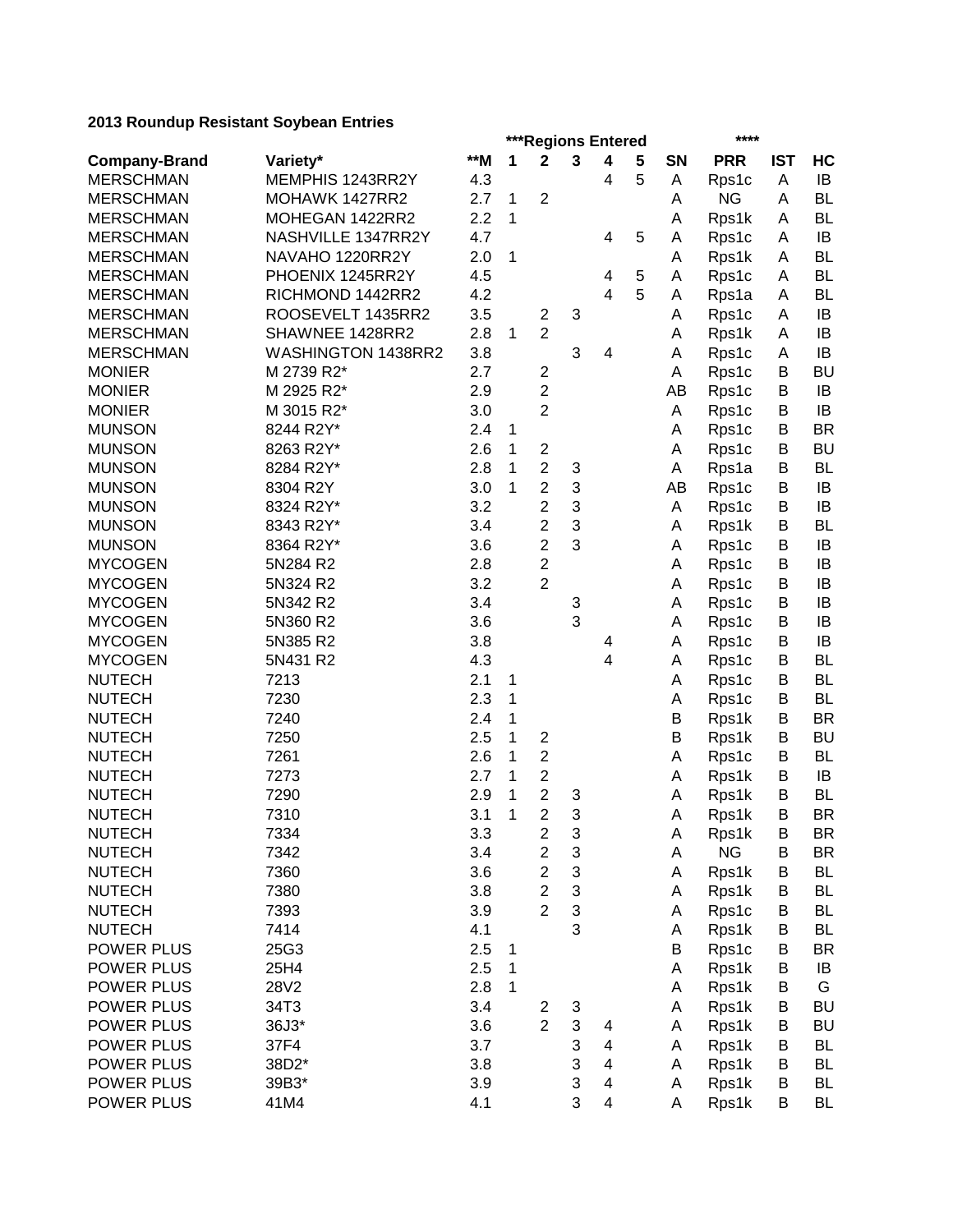|                         |                    |     | ***Regions Entered |                         |   |                              |   |             |                    | ****       |           |  |  |
|-------------------------|--------------------|-----|--------------------|-------------------------|---|------------------------------|---|-------------|--------------------|------------|-----------|--|--|
| <b>Company-Brand</b>    | Variety*           | **M | 1                  | $\mathbf 2$             | 3 | 4                            | 5 | <b>SN</b>   | <b>PRR</b>         | <b>IST</b> | HC        |  |  |
| <b>POWER PLUS</b>       | 43D1*              | 4.3 |                    |                         | 3 | $\overline{\mathbf{4}}$      |   | A           | <b>NG</b>          | B          | <b>BL</b> |  |  |
| <b>PROHARVEST</b>       | 2871 CR2Y*         | 2.8 | 1                  | $\overline{c}$          | 3 |                              |   | Α           | Rps1a              | A          | IB        |  |  |
| <b>PROHARVEST</b>       | 2950 CR2Y*         | 2.9 | 1                  | $\overline{2}$          | 3 |                              |   | A           | <b>NG</b>          | A          | IB        |  |  |
| <b>PROHARVEST</b>       | 2971 CR2Y*         | 2.9 | 1                  | $\overline{2}$          | 3 |                              |   | A           | Rps1k              | A          | BL        |  |  |
| <b>PROHARVEST</b>       | 3066 CR2Y*         | 3.0 |                    | $\overline{2}$          | 3 |                              |   | Α           | Rps1c              | Α          | IB        |  |  |
| <b>PROHARVEST</b>       | 3466 CR2Y*         | 3.4 |                    | $\overline{2}$          | 3 |                              |   | Α           | Rps1c              | A          | IB        |  |  |
| <b>PROHARVEST</b>       | 3735 CR2Y*         | 3.7 |                    | $\overline{2}$          | 3 | 4                            |   | Α           | Rps1c              | Α          | IB        |  |  |
| <b>PUBLIC</b>           | ILX 17123 R2*      | 3.8 |                    |                         | 3 | 4                            | 5 | A           | ?                  | B          | BL        |  |  |
| <b>PUBLIC</b>           | ILX 17213 R2*      | 3.9 |                    |                         | 3 | $\overline{\mathbf{4}}$      | 5 | A           | ?                  | B          | BL        |  |  |
| <b>PUBLIC</b>           | ILX 17220 R2*      | 3.8 |                    |                         | 3 | $\overline{\mathbf{4}}$      | 5 | A           | ?                  | B          | BL        |  |  |
| <b>RENK</b>             | RS 241 R2          | 2.4 | 1                  |                         |   |                              |   | $\mathbb S$ | Rps1c              | В          | <b>BU</b> |  |  |
| <b>RENK</b>             | <b>RS 259 NRR*</b> | 2.5 | 1                  |                         |   |                              |   | A           | <b>NG</b>          | U          | BL        |  |  |
| <b>RENK</b>             | RS 263 NR2*        | 2.6 | 1                  |                         |   |                              |   | Α           | Rps1k              | B          | IB        |  |  |
| <b>RENK</b>             | <b>RS 274 NR2</b>  | 2.7 | 1                  |                         |   |                              |   | Α           | Rps1c              | U          | BL        |  |  |
| <b>RENK</b>             | <b>RS 283 NR2</b>  | 2.8 | 1                  |                         |   |                              |   | A           | Rps1c              | U          | <b>BU</b> |  |  |
| <b>RENK</b>             | RS 314 NR2*        | 3.1 | 1                  | $\overline{\mathbf{c}}$ |   |                              |   | Α           | Rps1c              | U          | IB        |  |  |
| <b>RENK</b>             | RS 323 NR2*        | 3.2 | 1                  | $\overline{c}$          |   |                              |   | Α           | Rps1c              | U          | <b>BU</b> |  |  |
| <b>ROESCHLEY</b>        | 2125 CRR2          | 2.1 | 1                  |                         |   |                              |   | Α           | Rps1c              | B          | <b>BU</b> |  |  |
| <b>ROESCHLEY</b>        | 2335 CRR2          | 2.3 | 1                  |                         |   |                              |   | Α           | Rps1c              | B          | <b>BR</b> |  |  |
| <b>ROESCHLEY</b>        | 2737 CRR2*         | 2.7 | 1                  | $\overline{c}$          |   |                              |   | Α           | Rps1c              | B          | BL        |  |  |
| <b>ROESCHLEY</b>        | 2825 CRR2*         | 2.8 | 1                  | $\overline{2}$          |   |                              |   | Α           | Rps1c              | B          | BL        |  |  |
| <b>ROESCHLEY</b>        | 2937 CRR2          | 2.9 | 1                  | $\overline{c}$          |   |                              |   | AB          | Rps1c              | B          | IB        |  |  |
| <b>ROESCHLEY</b>        | 3127 CRR2*         | 3.1 | 1                  | $\overline{c}$          |   |                              |   | Α           | Rps1c              | B          | IB        |  |  |
| <b>ROESCHLEY</b>        | 3215 CRR2*         | 3.2 |                    | $\overline{c}$          |   |                              |   | A           | Rps1c              | B          | IB        |  |  |
| <b>ROESCHLEY</b>        | 3625 CRR2          | 3.6 |                    | $\overline{2}$          |   |                              |   | Α           | Rps1c              | B          | IB        |  |  |
| <b>STEYER</b>           | 2805 R2*           | 2.8 | 1                  | $\overline{c}$          |   |                              |   | Α           | Rps1a              | B          | IB        |  |  |
| <b>STEYER</b>           | 3103 R2*           | 3.1 | 1                  | $\overline{2}$          |   |                              |   | Α           | Rps1c              | B          | IB        |  |  |
| <b>STEYER</b>           | 3203 R2*           | 3.2 | 1                  | $\overline{2}$          | 3 |                              |   | A           | Rps1k              | B          | IB        |  |  |
| <b>STEYER</b>           | 3406 R2*           | 3.4 |                    | $\overline{2}$          | 3 |                              |   | Α           | Rps1c              | B          | IB        |  |  |
| <b>STEYER</b>           | 3502 R2*           | 3.5 |                    | $\overline{2}$          | 3 |                              |   | A           | Rps1c              | B          | IB        |  |  |
| <b>STEYER</b>           | 3604 R2*           | 3.6 |                    | $\overline{2}$          | 3 |                              |   | Α           | Rps1c              | B          | IB        |  |  |
| <b>STEYER</b>           | 3803 R2*           | 3.8 |                    | $\overline{c}$          | 3 |                              |   |             |                    | B          | IB        |  |  |
| <b>STEYER</b>           |                    | 3.9 |                    | $\overline{2}$          | 3 |                              |   | Α<br>A      | Rps1c<br><b>NG</b> | B          | IB        |  |  |
| <b>STEYER</b>           | 3903 R2<br>4203 R2 | 4.2 |                    |                         | 3 | 4<br>$\overline{\mathbf{4}}$ | 5 | A           | <b>NG</b>          | B          | IB        |  |  |
|                         |                    |     |                    |                         |   |                              |   |             |                    |            | BR        |  |  |
| <b>STINE</b>            | 24RD03             | 2.4 | $\mathbf{1}$       | $\overline{\mathbf{c}}$ |   |                              |   | S           | Rps1c              | В          |           |  |  |
| <b>STINE</b>            | 26RD02             | 2.6 | 1                  | $\boldsymbol{2}$        |   |                              |   | Α           | Rps1c              | B          | <b>BU</b> |  |  |
| <b>STINE</b>            | 29RD22             | 2.9 | 1                  | $\overline{c}$          |   |                              |   | A           | Rps1c              | B          | <b>BL</b> |  |  |
| <b>STINE</b>            | 32RE02             | 3.2 | 1                  | $\overline{\mathbf{c}}$ |   |                              |   | Α           | Rps1k              | B          | IB        |  |  |
| <b>STINE</b>            | 38RD02             | 3.8 |                    | $\overline{\mathbf{c}}$ |   | 4                            |   | Α           | Rps1k              | B          | <b>BU</b> |  |  |
| <b>STINE</b>            | 38RE02             | 3.8 |                    | $\overline{c}$          |   | 4                            |   | Α           | Rps1c              | U          | <b>BR</b> |  |  |
| <b>STINE</b>            | 42RD02             | 4.2 |                    |                         |   | 4                            |   | Α           | Rps1c              | U          | <b>BU</b> |  |  |
| <b>STINE</b>            | 42RE02             | 4.2 |                    |                         |   | $\overline{\mathbf{4}}$      |   | A           | <b>NG</b>          | U          | BL        |  |  |
| <b>STINE</b>            | 43RE02             | 4.3 |                    |                         |   | $\overline{\mathbf{4}}$      |   | Α           | <b>NG</b>          | U          | IB        |  |  |
| <b>STINE</b>            | 44RE02             | 4.4 |                    |                         |   | $\overline{\mathbf{4}}$      |   | Α           | <b>NG</b>          | B          | BL        |  |  |
| <b>STONE SEED GROUP</b> | 25RR91             | 2.5 | 1                  | $\overline{2}$          | 3 |                              |   | Α           | Rps1c              | A          | <b>BU</b> |  |  |
| STONE SEED GROUP        | 2R2502             | 2.5 | 1                  |                         |   |                              |   | S           | Rps1c              | A          | <b>BU</b> |  |  |
| STONE SEED GROUP        | 2R2604             | 2.6 | 1                  |                         |   |                              |   | Α           | Rps1c              | A          | <b>BU</b> |  |  |
| STONE SEED GROUP        | 2R2801*            | 2.8 | 1                  | 2                       | 3 |                              |   | Α           | Rps1c              | A          | IB        |  |  |
| STONE SEED GROUP        | 2R3001             | 3.0 | 1                  | $\overline{2}$          | 3 |                              |   | Α           | Rps1c              | Α          | IB        |  |  |